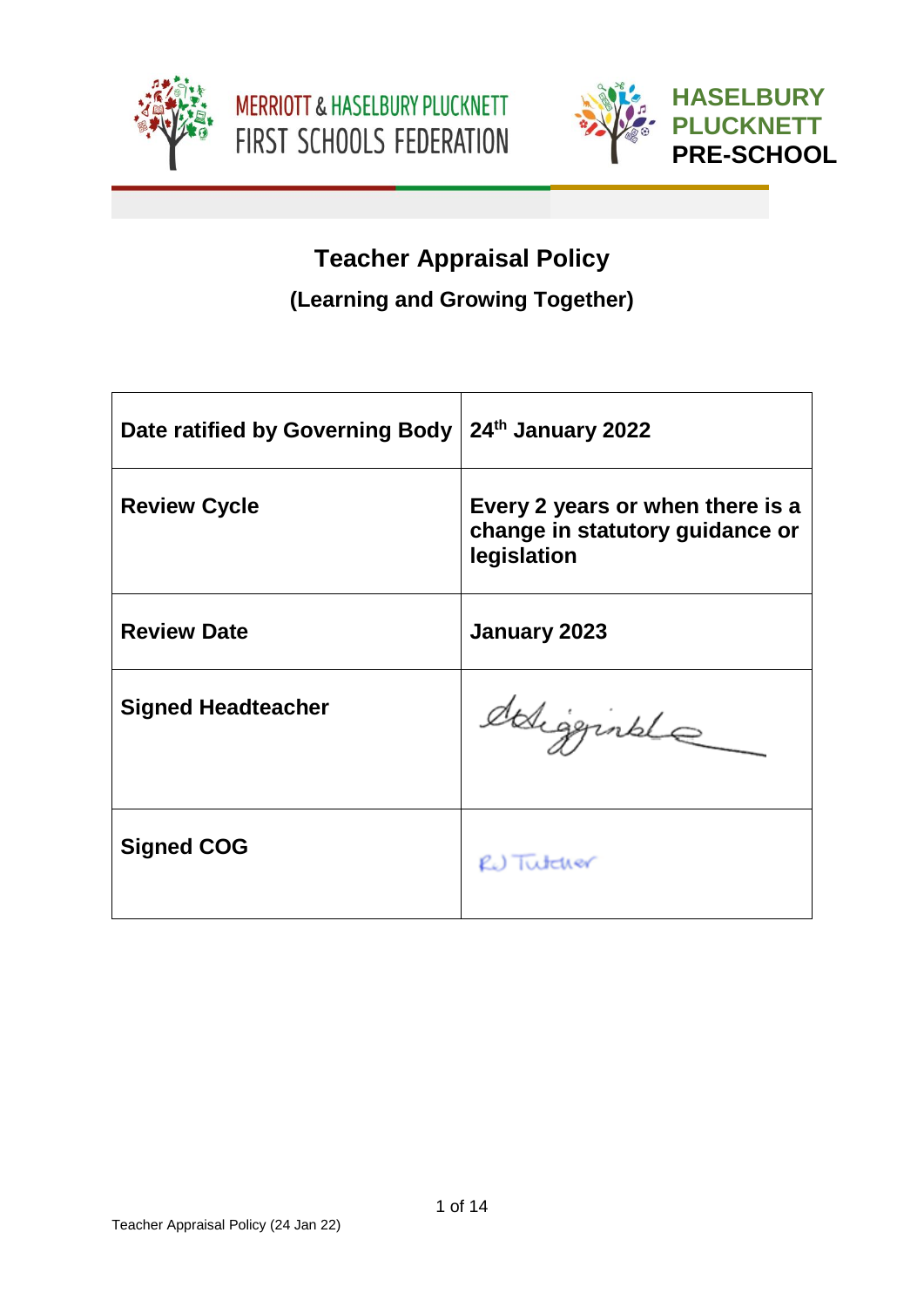



# **Contents**

- 1. Aims
- 2. Legislation and Guidance
- 3. Definitions
- 4. The Appraisal Period
- 5. Setting Objectives
- 6. Standards
- 7. Reviewing Performance (Including Observation Protocol)
- 8. Annual Assessments
- 9. Conducting Annual Appraisal Meetings
- 10. Appraisal Report
- 11. Concerns about a Teachers Performance
- 12. Confidentiality
- 13. Monitoring Arrangements
- 14. Links with Other Policies

#### Annex:

- A. Appraisal Timelines
- B. Appraisal Report Template

**………………………………………………………………………………………………………………….**

#### 1. **Aims**.

- a. This policy aims to:
	- i) Set out the arrangements for appraising teachers, including the process and the responsibilities of individuals.
	- ii) Ensure consistency and fairness across the school.
	- iii) Create a process where teachers' professional development is supported and encouraged, in the context of the school's latest Ofsted report, our school improvement plan and the Teachers' Standards.
	- iv) Ensure teachers have the skills and knowledge they need to fulfil and excel in their role and provide an excellent education to our pupils.
- b. The policy applies to all teaching staff employed by the school or local authority, except those on contracts of less than one term, those undergoing induction and those undergoing capability procedures. Insert your own policy on appraising staff who are in their first year of employment at the school.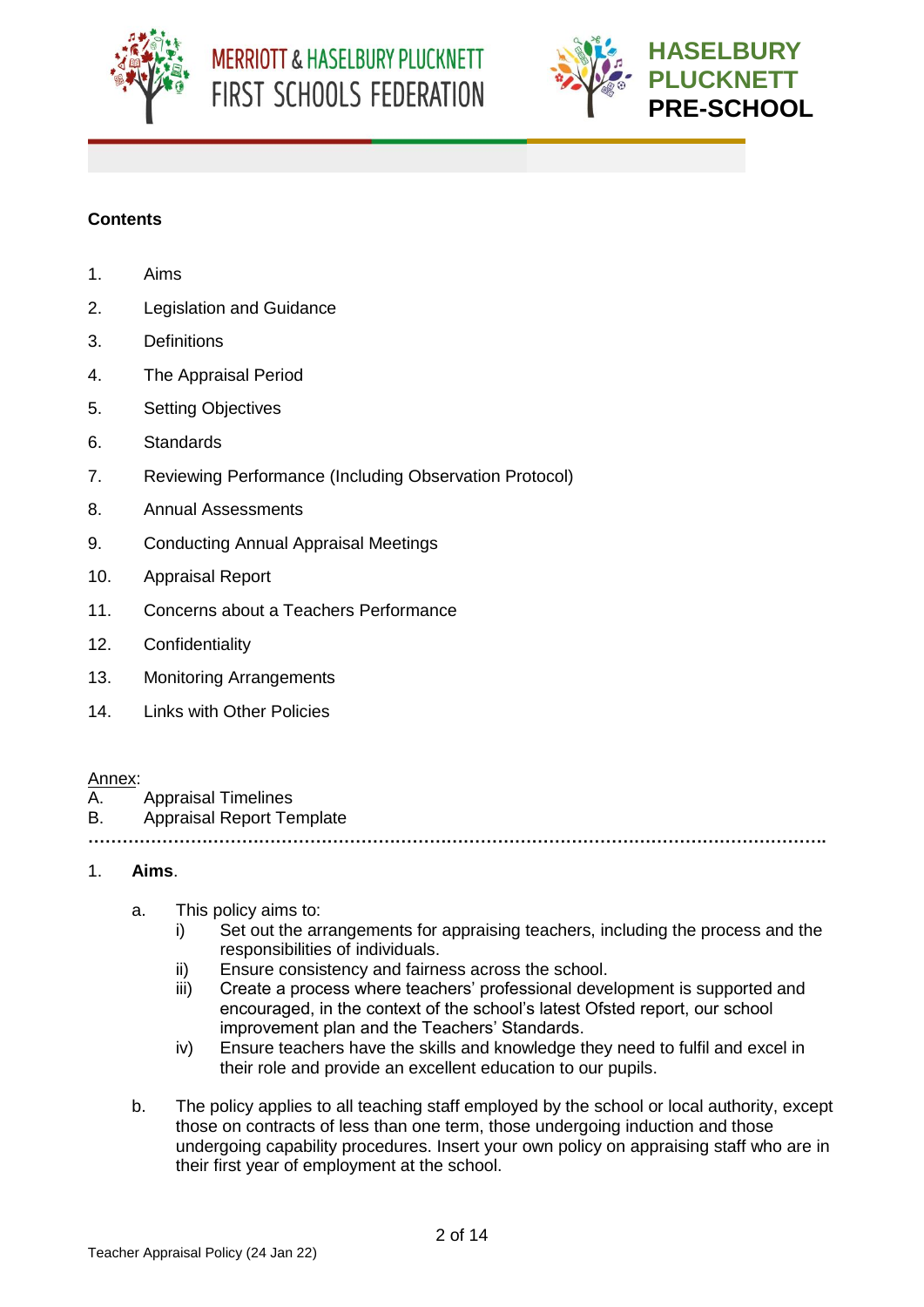



2. **Legislation and guidance** The minimum national requirements for teachers' appraisal in maintained schools are set out in [The Education \(School Teachers' Appraisal\) \(England\)](http://www.legislation.gov.uk/uksi/2012/115/contents/made)  [Regulations 2012.](http://www.legislation.gov.uk/uksi/2012/115/contents/made) This policy is based on the [model policy](https://www.gov.uk/government/publications/teacher-appraisal-and-capability-model-policy) produced by the Department for Education (DfE).

3. **Definitions** In this policy, the term 'teacher' refers to classroom teachers, middle and senior leaders, and the headteacher. Where relevant, we have added further detail regarding arrangements for Headteachers.

## 4. **The appraisal period**.

- a. The appraisal period will run for 12 months beginning on the first day of the autumn term. Appraisals will be held during the autumn term.
- b. For teachers on fixed-term contracts of less than 12 months, the appraisal period will be determined by the duration of their contract.
- c. Teachers who start at or leave the school during the appraisal period can have a longer or shorter appraisal period in that appraisal round.
- d. It is intended that teachers will have had their annual appraisal meeting and received their appraisal report by 31<sup>st</sup> October.
- e. It is intended that the headteacher will have had their annual appraisal meeting and received their appraisal report by 31<sup>st</sup> December.

#### 5. **Setting objectives**

- a. Teachers' objectives will be set before, or as soon as possible after, the start of the appraisal period.
- b. The Headteacher's objectives will be set by the Governing board in consultation with the external adviser (see section 9 for more information on appointing an external adviser).
- c. Objectives will:
	- i) Contribute to improving the education of pupils at the school and the implementation of any school improvement plans. To ensure this happens, the Headteacher will quality assure all objectives against the school improvement plan.
	- ii) Be specific, measurable, achievable, realistic and time-bound (SMART).
	- iii) Be appropriate to the teacher's role and career experience.
	- iv) Be revised if circumstances change throughout the year.
- d. When objectives are set, teachers will also be informed of the standards their performance will be judged against.
- e. The appraiser and teacher will seek to agree the objectives but, if that is not possible, the appraiser will determine the objectives.

6. **Standards** Teachers will be assessed against the [Teachers' Standards.](https://www.gov.uk/government/publications/teachers-standards) The Headteacher, and other school leaders where relevant, will also be assessed against the [National](https://www.gov.uk/government/publications/national-standards-of-excellence-for-headteachers)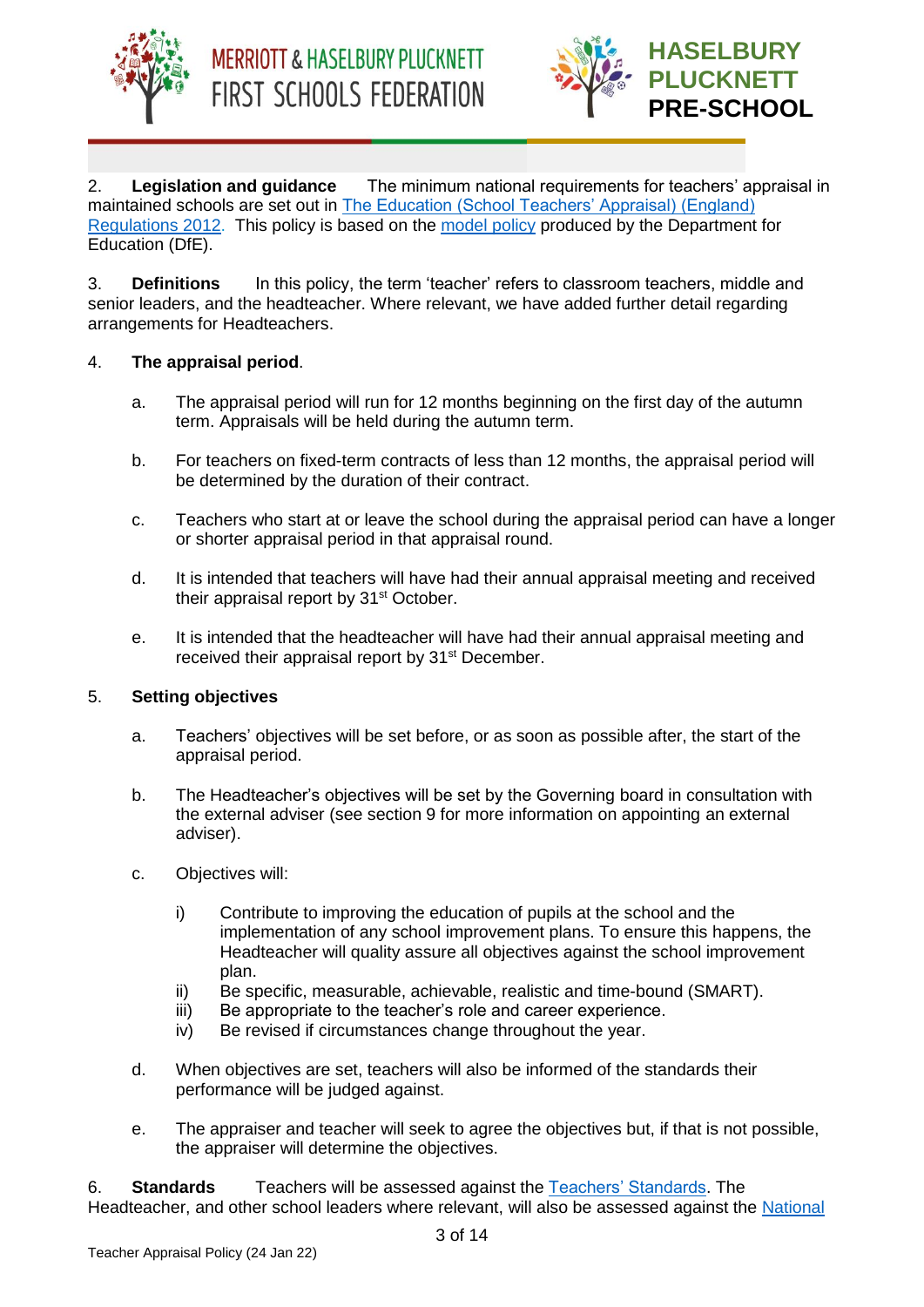



[Standards of Excellence for Headteachers.](https://www.gov.uk/government/publications/national-standards-of-excellence-for-headteachers) (Teachers' performance will also be assessed against the career stage expectations that we have developed.)

# 7. **Reviewing performance (including observation protocol)**

- a. We will use a range of evidence to judge a teacher's performance:
	- i) Formal and informal lesson observations.
	- ii) Observations and results from wider school activities, if applicable.
	- iii) Performance of their pupils.
	- iv) Reviews of planning and marking.

## b. **Observation protocol**

- i) We believe that observations are an important way of assessing teachers' performance. They can help identify a teacher's strengths and areas for improvement, and can help us identify areas of good practice that can be shared across the school.
- ii) There will be both formal and 'drop in' observations. Teachers with responsibilities outside the classroom will also have these responsibilities observed.
- iii) All observations will:
	- 1) Be carried out in an objective, fair, professional and supportive manner.
	- 2) Be carried out by teachers with Qualified Teacher Status.
	- 3) Provide constructive feedback.
	- 4) Remain confidential to those who need to know details as part of their jobs.

#### c. **Formal observations**

- i) The purpose of formal observations is to assess the teacher's performance and progress against their objectives and the relevant standards.
- ii) The number of formal observations will be agreed with the teacher during their appraisal meeting, and will be determined by the teacher's individual circumstances and the needs of the school at the time.
- iii) For example, NQTs and less experienced teachers who have recently started at the school will receive a number of formal observations to establish their strengths and areas for development. A very experienced teacher will typically receive fewer observations.
- iv) Teachers will not receive more than 3 hours of formal observations over the year.
- v) Generally, verbal feedback will be given the following day.
- vi) All reasonable endeavours will be made to provide written feedback within 5 working days.

#### d. **Additional observations**

- i) Additional formal observations will take place if:
	- 1) The teacher requests them.
	- 2) There are concerns that the teacher's performance is not up to standard (this may be triggered by poorly performing or poorly behaved pupils).
	- 3) The teacher is subject to formal capability proceedings.
- ii) The above protocols will still apply to these additional observations.

#### 8. **Annual assessment**

a. Performance will be reviewed and addressed on a regular basis throughout the year in termly meetings with the teacher's line manager.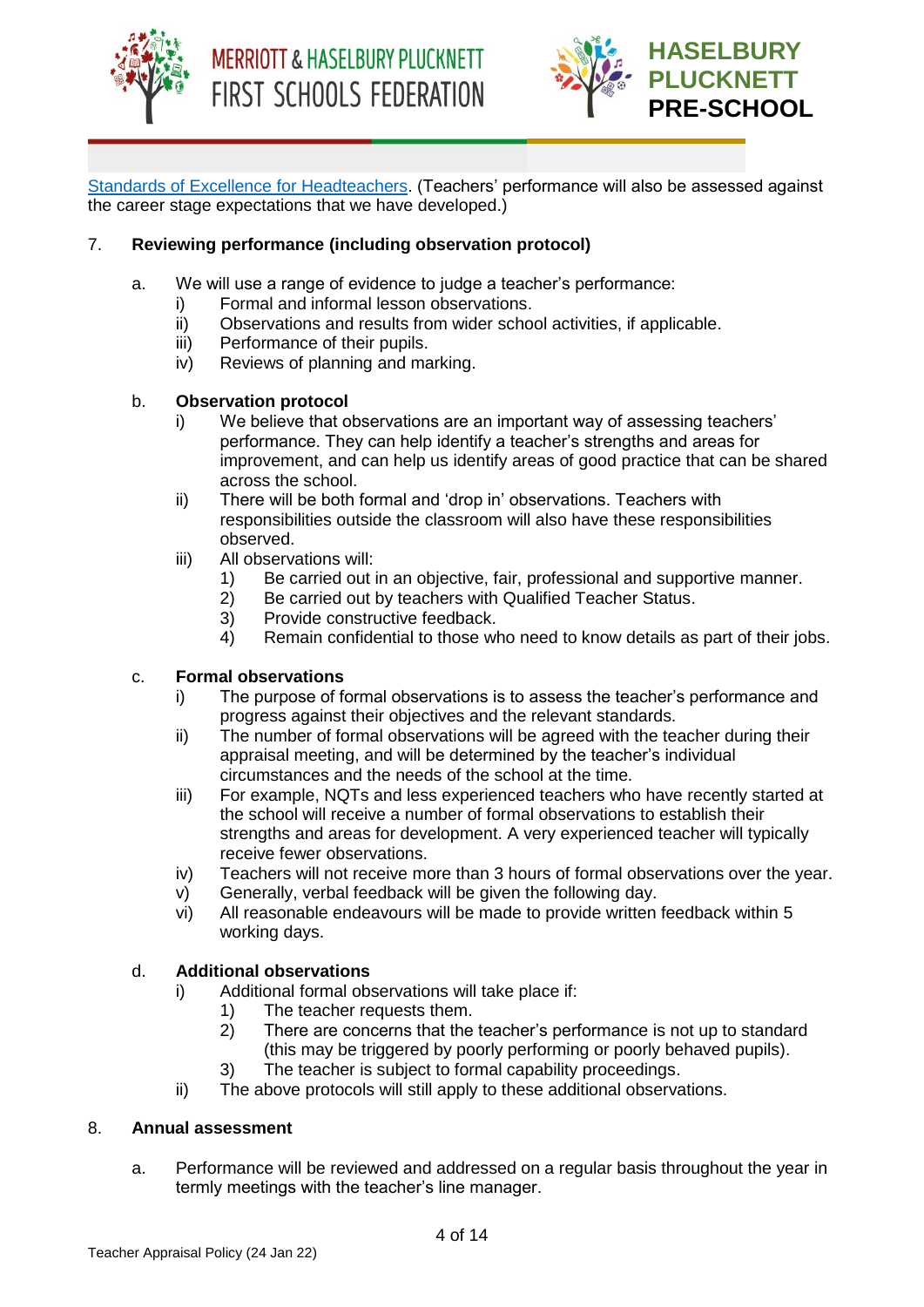



- b. The appraisal meeting is the end point of the annual appraisal process and will take place in the autumn term. In this meeting, the appraiser will:
	- i) Review the relevant evidence.
	- ii) Assess performance in the appraisal period against the relevant standards.
	- iii) Assess performance in the appraisal period against objectives.
	- iv) Discuss the teacher's professional development needs and identify action that should be taken.
	- v) Discuss the teacher's wellbeing, career aspirations and any difficulties they may be facing.
	- vi) If necessary, discuss the teacher's underperformance and put a plan in place to address it. They should also inform the teacher that if performance does not improve, capability proceedings may begin, where applicable.

## 9. **Conducting annual appraisal meetings**

- a. The Headteacher's appraisal meeting will be conducted by the governing board. To support the headteacher appraisal, the governors will appoint an external adviser with relevant skills and experience. The adviser may be from the local authority, a neighbouring local authority, or an external consultant.
- b. The governing board will typically delegate the Headteacher's appraisal to a sub-group of three governing board members with a wide range of experience and knowledge of the school. This will not include any staff governors.
- c. There must also be three non-staff Governors, including either the chair or vice-chair, who are not involved in the appraisal whatsoever, to enable them to sit on an appeals panel if necessary.
- d. The Headteacher will decide who will appraise teachers. Unless there is a good reason not to, this will normally be the teacher's line manager. By way of example, a 'good reason' could be a poor or deteriorating working relationship between the teacher and line manager, including where a formal grievance has been lodged by the teacher citing their line manager.
- e. All appraisers will be provided with appropriate training.
- f. Appraisal meetings will take place within the teacher's normal working hours and will typically last for at least an hour. Scheduling appraisal meetings for an hour and a half is therefore recommended.

#### 10. **Appraisal report**

- a. Teachers will be provided with a written report of their appraisal. The report will be completed by the person who conducted the appraisal. We will use all reasonable endeavours to complete this within 5 working days.
- b. The Appraisal Report will include:
	- i) An assessment of the teacher's performance against their objectives and the relevant standards.
	- ii) An assessment of the teacher's training and development needs, and the action that should be taken to address them.
	- iii) Where relevant, a recommendation on pay progression.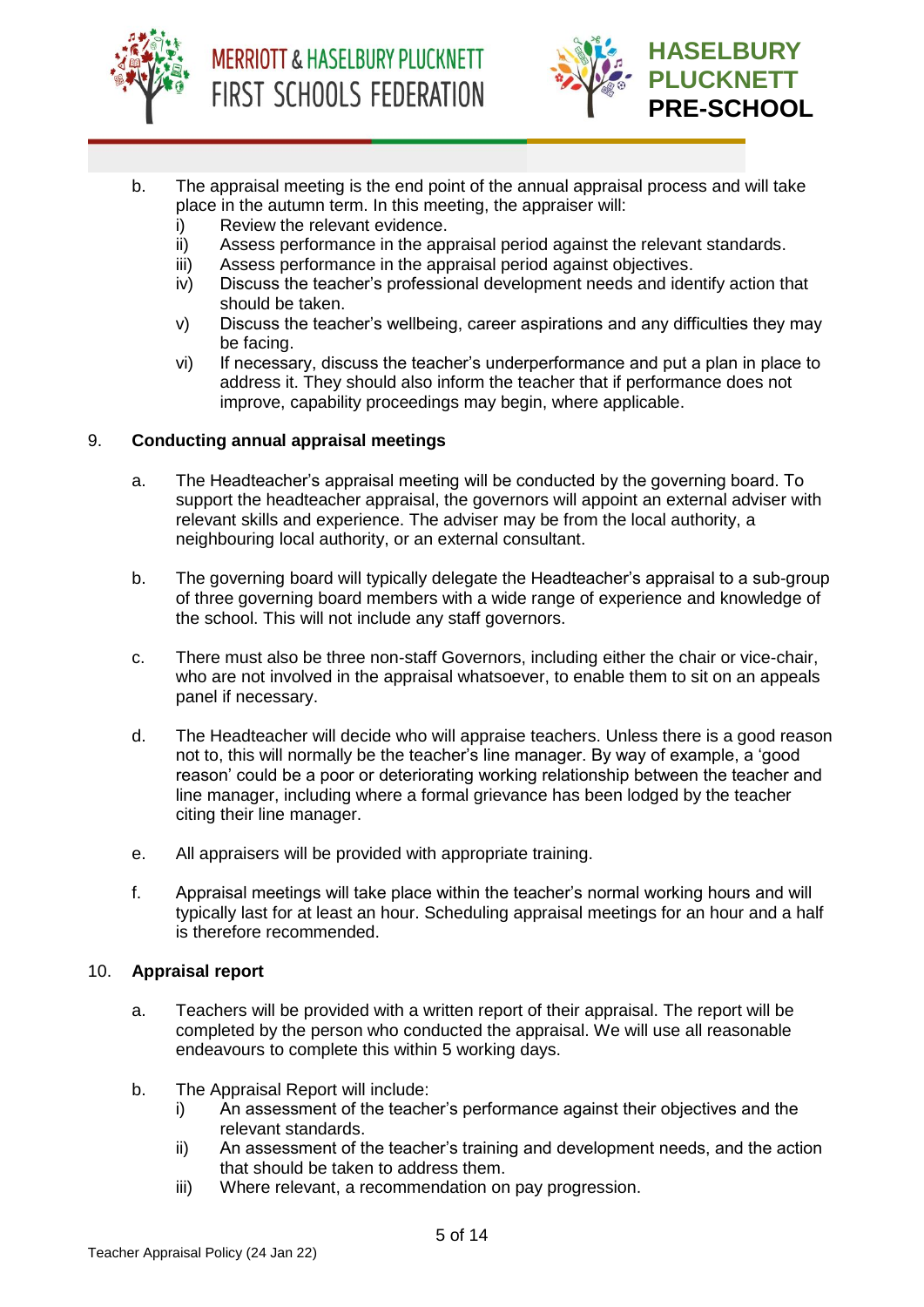



- iv) There will be space in the report for the teacher's own comments.
- c. After the report has been issued, we will hold review meetings where teachers can discuss the contents of their report if they wish.
- d. Teachers will sign the appraisal report to say they have seen it and agree with its content. Teachers can appeal to the Headteacher, and the Headteacher can appeal to the governing board, if they disagree with the contents of the report and the pay recommendation it makes.
- e. A template appraisal report can be found in Annex B.

#### 11. **Concerns about a teacher's performance**

- a. If it becomes clear a teacher is having difficulties at any point during the appraisal period, they will be provided with additional support.
	- i) This will begin with a meeting with their line manager, where the problem will be discussed and potential solutions identified. A performance improvement plan may be created.
	- ii) The nature of the support will be based on the individual's circumstances. For example, teachers whose difficulties are linked to a long-term health condition may be referred to the occupational health service. Teachers new to the school may be given a mentor or coach.
	- iii) The concerns may be of a nature that would usually involve beginning the capability procedure. In these cases, refer to our capability policy.

#### 12. **Confidentiality**

- a. The appraisal process and relevant documents are strictly confidential. Only staff members who need the information in order to do their jobs will have access to the information.
- b. Appraisal information will be anonymised when information is reported to the governing board.
- c. Appraisal records will be kept securely in the teacher's personnel file.

13. **Monitoring arrangements.** The governing board will monitor and review the effectiveness of the appraisal arrangements. Headteacher will monitor objectives and assessments to ensure consistency.

#### 14. **Links with other policies**

- a. This policy should be read in conjunction with our capability and pay policies.
- b. The Capability Policy will be used where this policy has not been able to address concerns with a teacher's performance. It applies to all staff, not just teaching staff.
- c. The Pay Policy sets out how pay increases will be awarded, based on the results of a teacher's appraisal.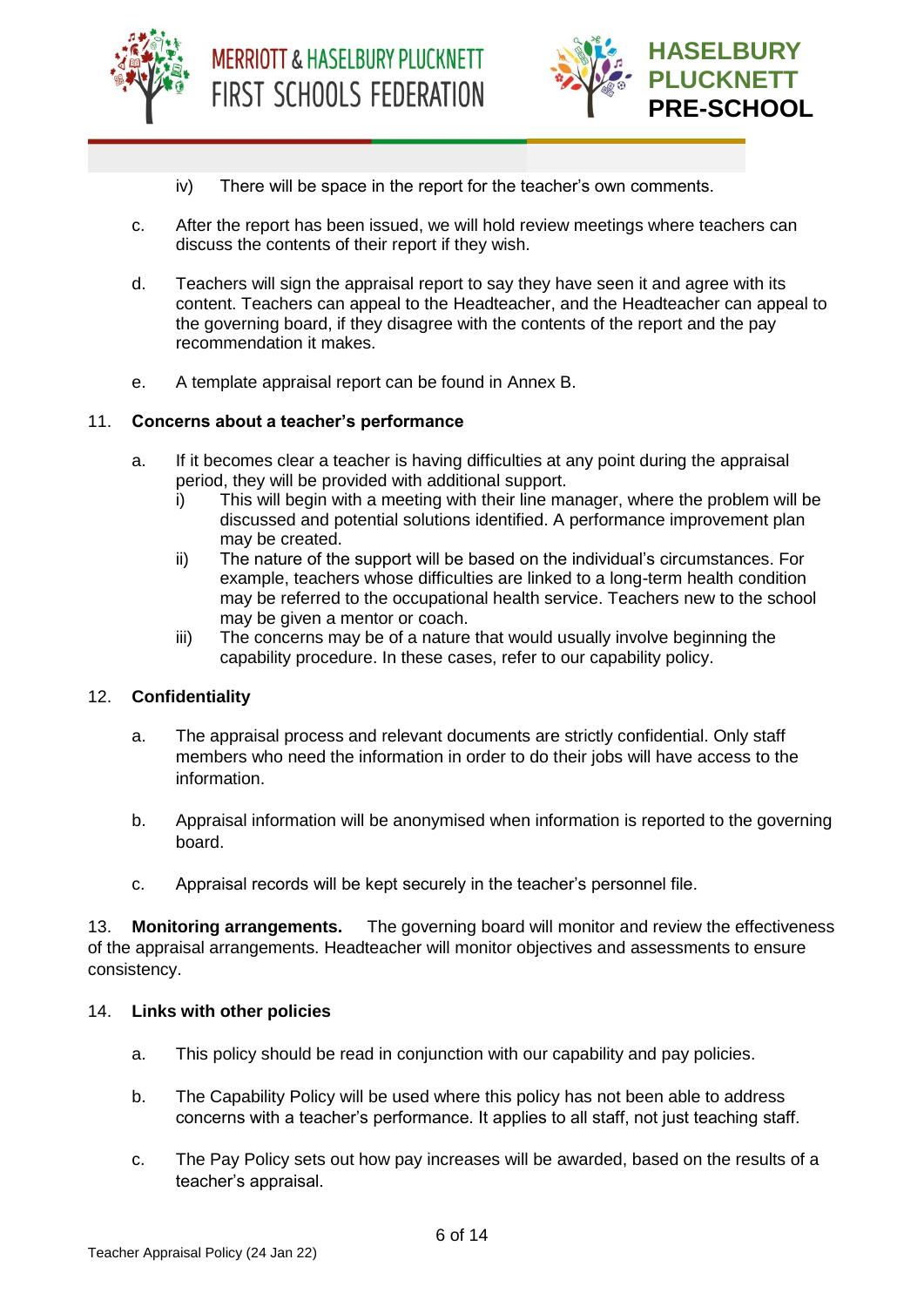



Annex A to Teacher Appraisal Policy

# **APPRAISAL TIMELINE**

| Date                       | <b>Action</b>                                                                                                 |
|----------------------------|---------------------------------------------------------------------------------------------------------------|
| <b>End of July</b>         | Discuss and set objectives, inform teachers<br>of the standards their performance will be<br>assessed against |
| First day of autumn term   | Appraisal cycle begins                                                                                        |
| September - October        | Appraisal meeting held to review the previous<br>appraisal period                                             |
| 31 October                 | Appraisal process is completed for teachers,<br>deadline for appraisal reports to be sent                     |
| 31 December                | Appraisal process is completed for the<br>headteacher, deadline for appraisal report to<br>be sent            |
| Termly throughout the year | Meetings held to review progress                                                                              |
| Throughout the year        | Formal and drop-in observations and<br>monitoring take place, constructive feedback<br>is provided            |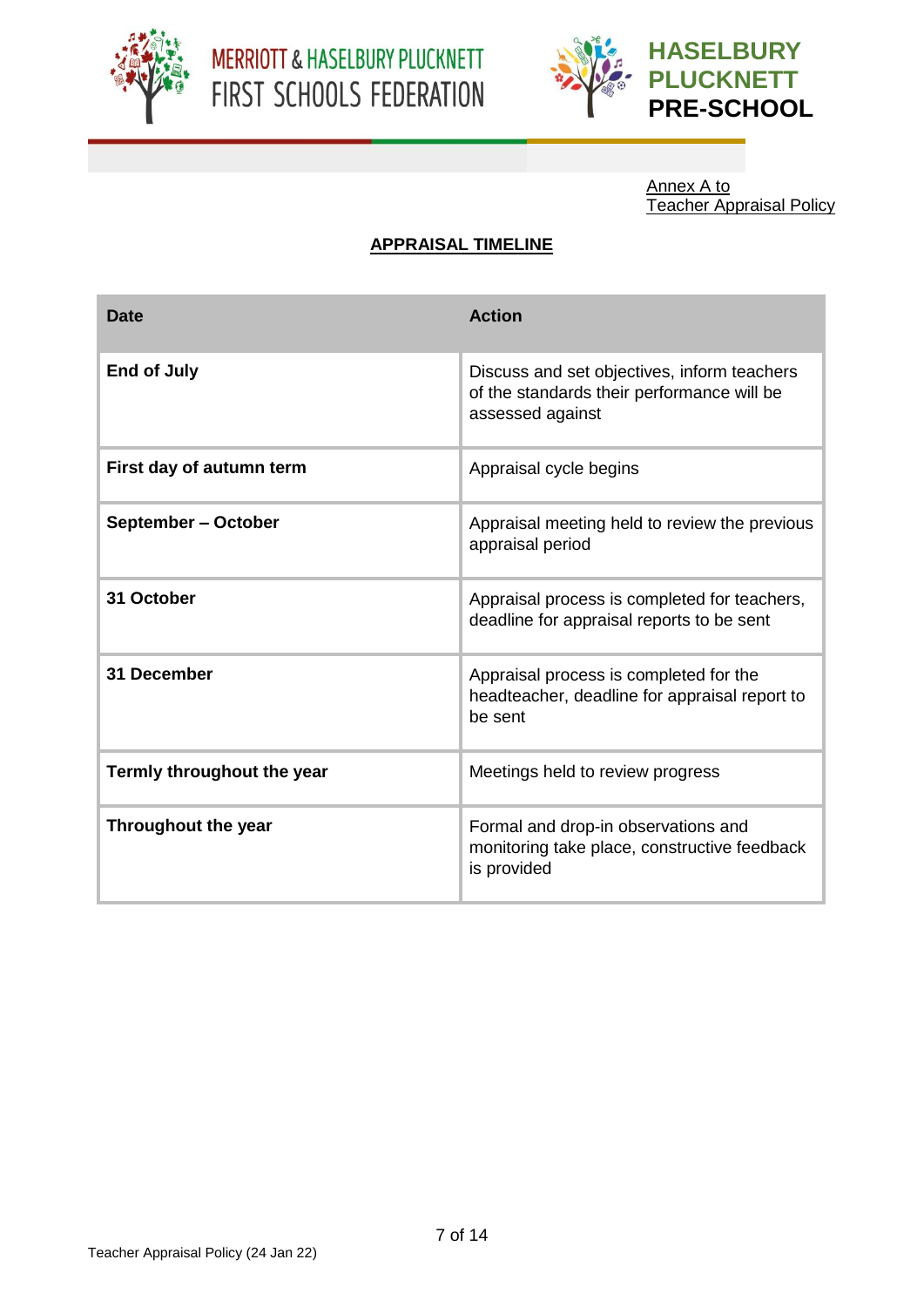



Annex B to Teacher Appraisal Policy

# **APPRAISAL REPORT TEMPLATE**

This template can be used following appraisal meetings to send a record to the teacher.

| <b>Review</b>                  |                 |              |  |  |
|--------------------------------|-----------------|--------------|--|--|
| <b>School year:</b>            |                 |              |  |  |
| Assessment against objectives: |                 |              |  |  |
| Objective 1:                   |                 |              |  |  |
| Fully achieved                 | Partly achieved | Not achieved |  |  |
| Comments:                      |                 |              |  |  |
| Objective 2:                   |                 |              |  |  |
| Fully achieved                 | Partly achieved | Not achieved |  |  |
| Comments:                      |                 |              |  |  |
| Objective 3:                   |                 |              |  |  |
| Fully achieved                 | Partly achieved | Not achieved |  |  |
| Comments:                      |                 |              |  |  |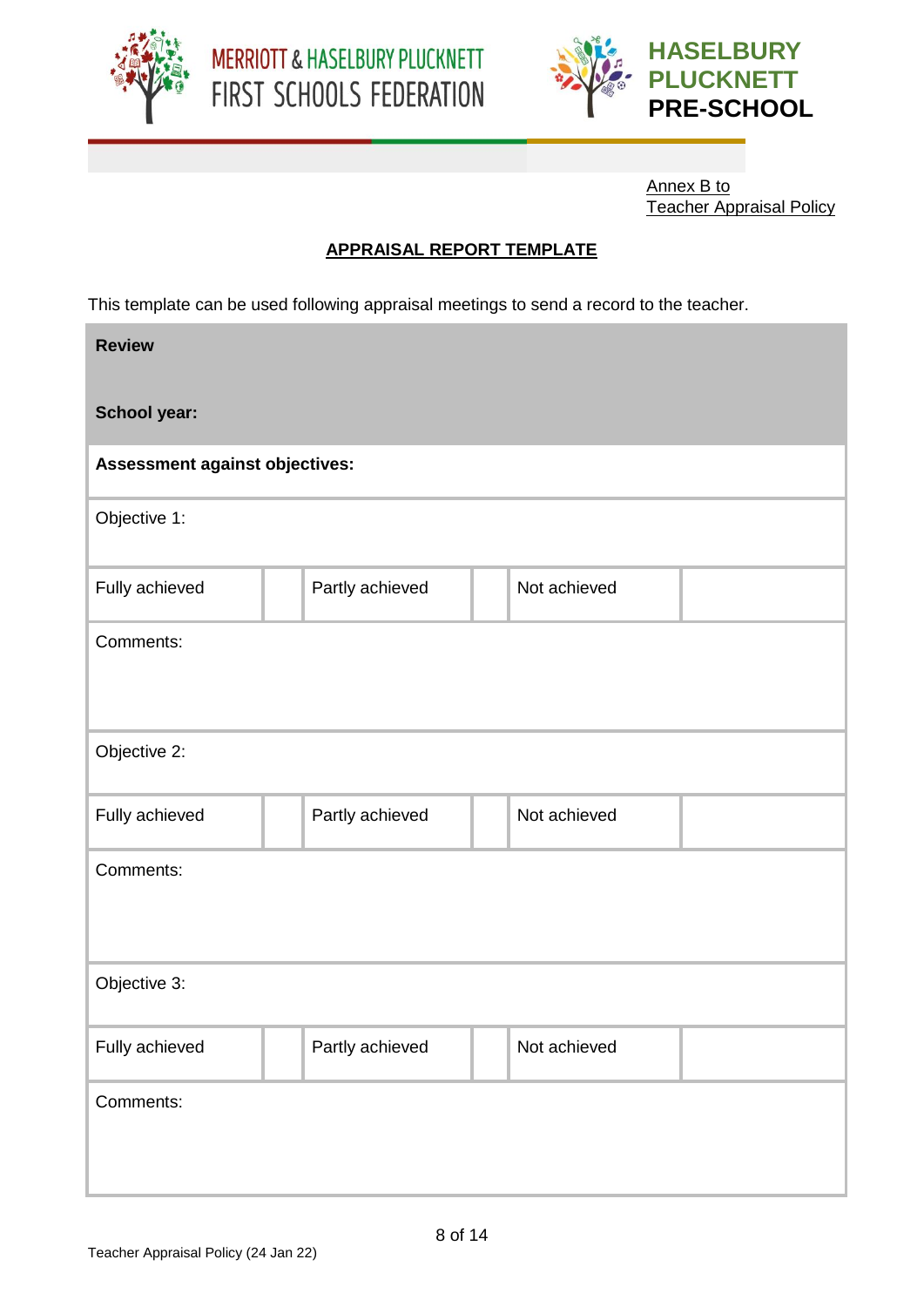





| Objective 4:   |                 |              |  |
|----------------|-----------------|--------------|--|
| Fully achieved | Partly achieved | Not achieved |  |
| Comments       |                 |              |  |

| Assessment against standards                                                          |  |  |
|---------------------------------------------------------------------------------------|--|--|
| Standards that apply (i.e. the Teachers' Standards and any other relevant standards): |  |  |
| Comments:                                                                             |  |  |
|                                                                                       |  |  |
|                                                                                       |  |  |
|                                                                                       |  |  |
|                                                                                       |  |  |
|                                                                                       |  |  |
|                                                                                       |  |  |
|                                                                                       |  |  |
|                                                                                       |  |  |
|                                                                                       |  |  |
|                                                                                       |  |  |
|                                                                                       |  |  |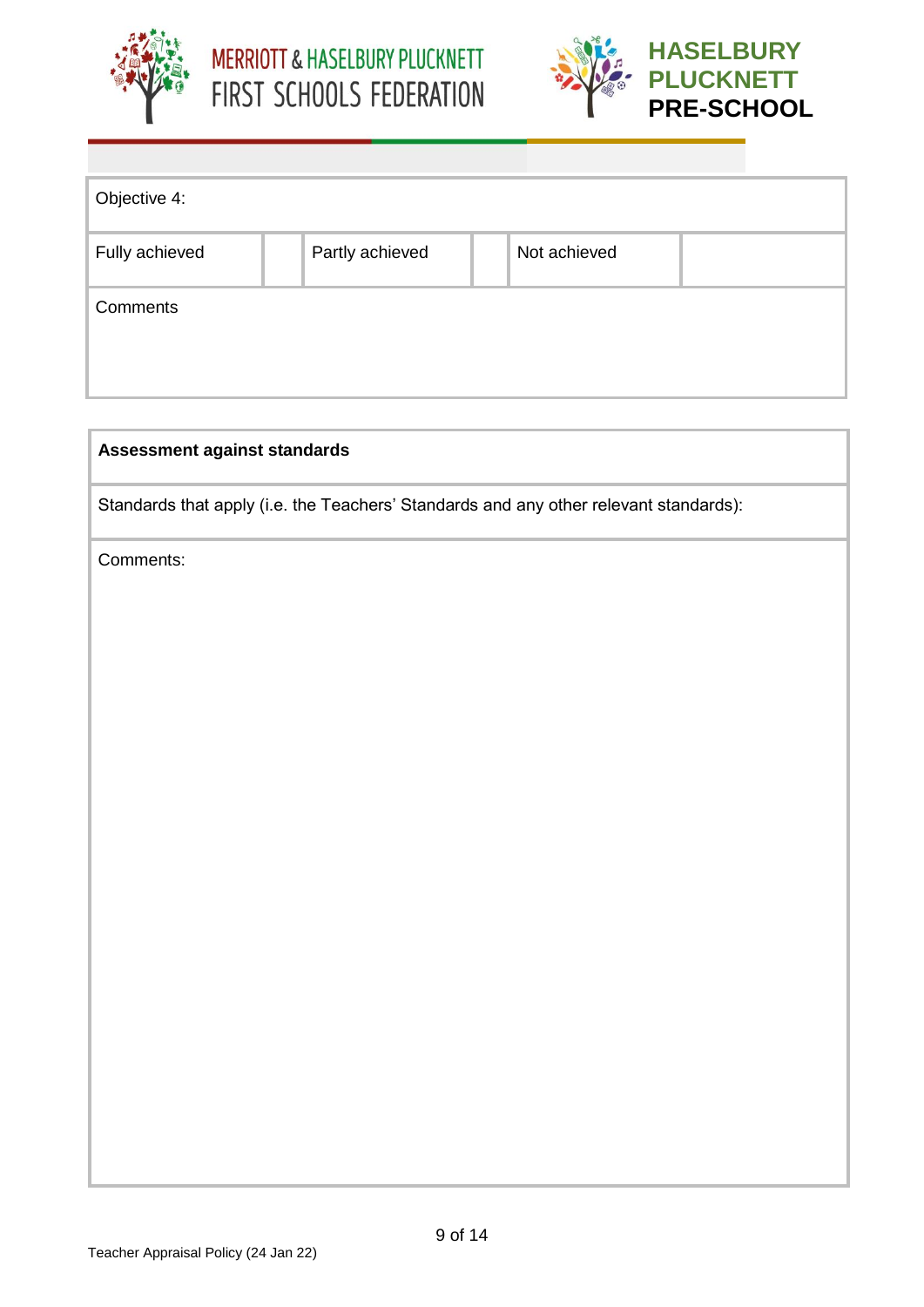





# **Recommendation for pay progression (where applicable)**

Is pay progression being recommended?

*(Recommendations are subject to the approval of [relevant person / body])*

If so, what is the recommended new salary?

Reasons:

Reviewer signature:

Reviewee signature: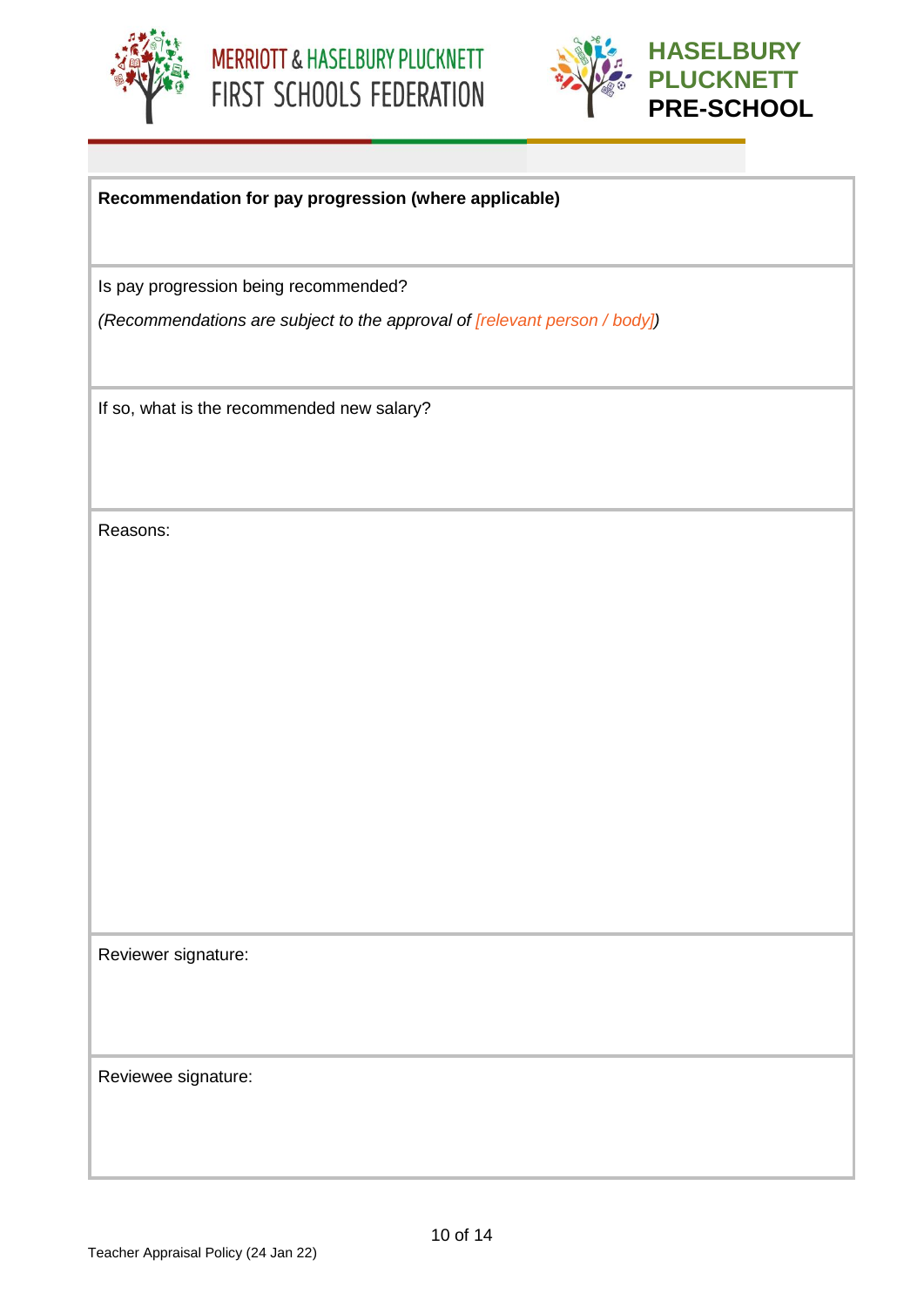



# **Planning**

**Planning for the next school year:** 

**Successes from previous academic year:**

**Strengths:**

**Areas to Develop:**

**New objectives**

Objective 1:

Steps to achieve, evidence to assess progress, and timescales:

Objective 2:

Steps to achieve, evidence to assess progress, and timescales: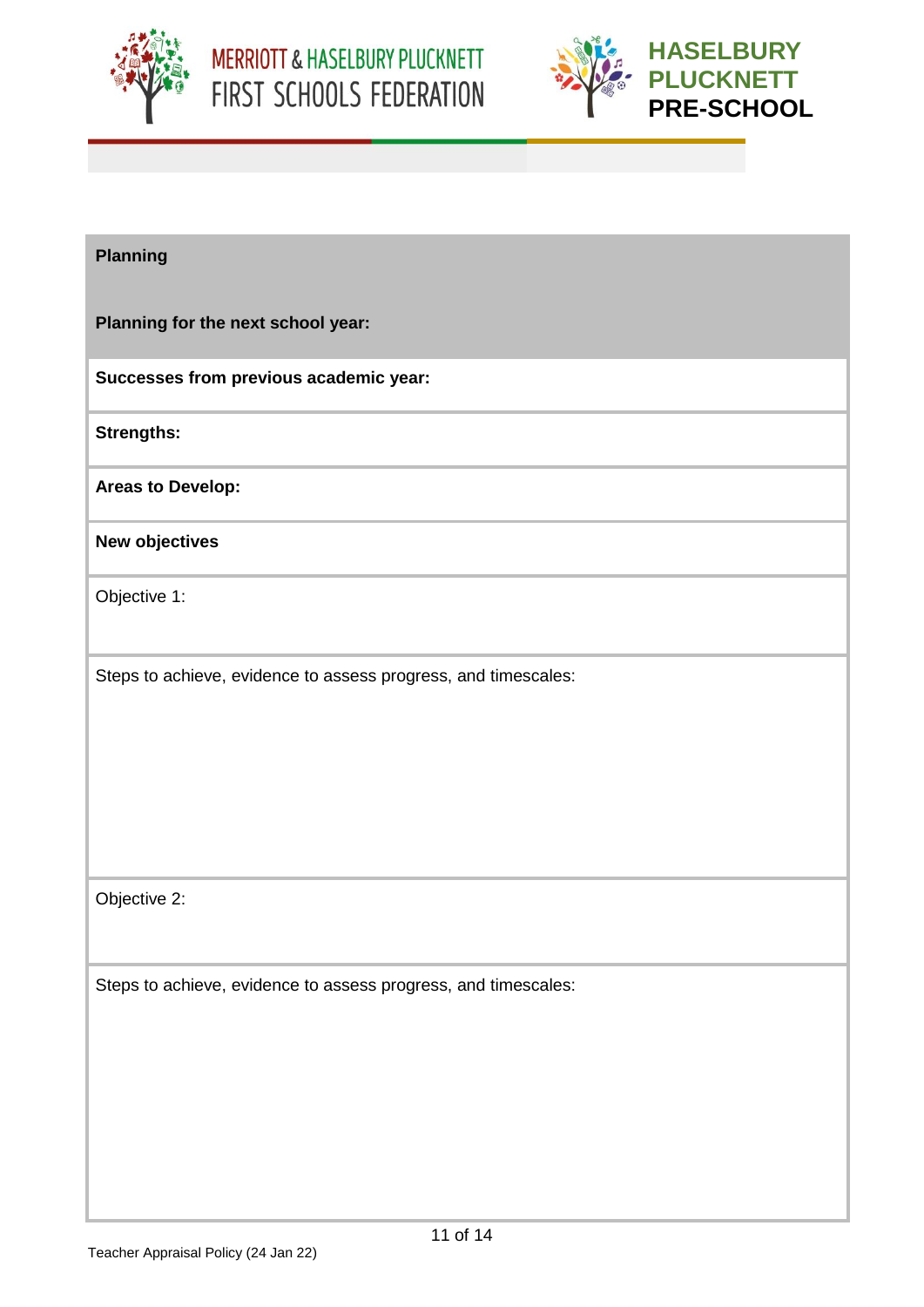



Objective 3:

Steps to achieve, evidence to assess progress, and timescales:

Objective 4:

Steps to achieve, evidence to assess progress, and timescales:

# **Standards**

Standards to focus on:

(for example, Teachers' Standard 2: 'Promote good progress and outcomes by pupils')

Evidence to assess progress and timescales: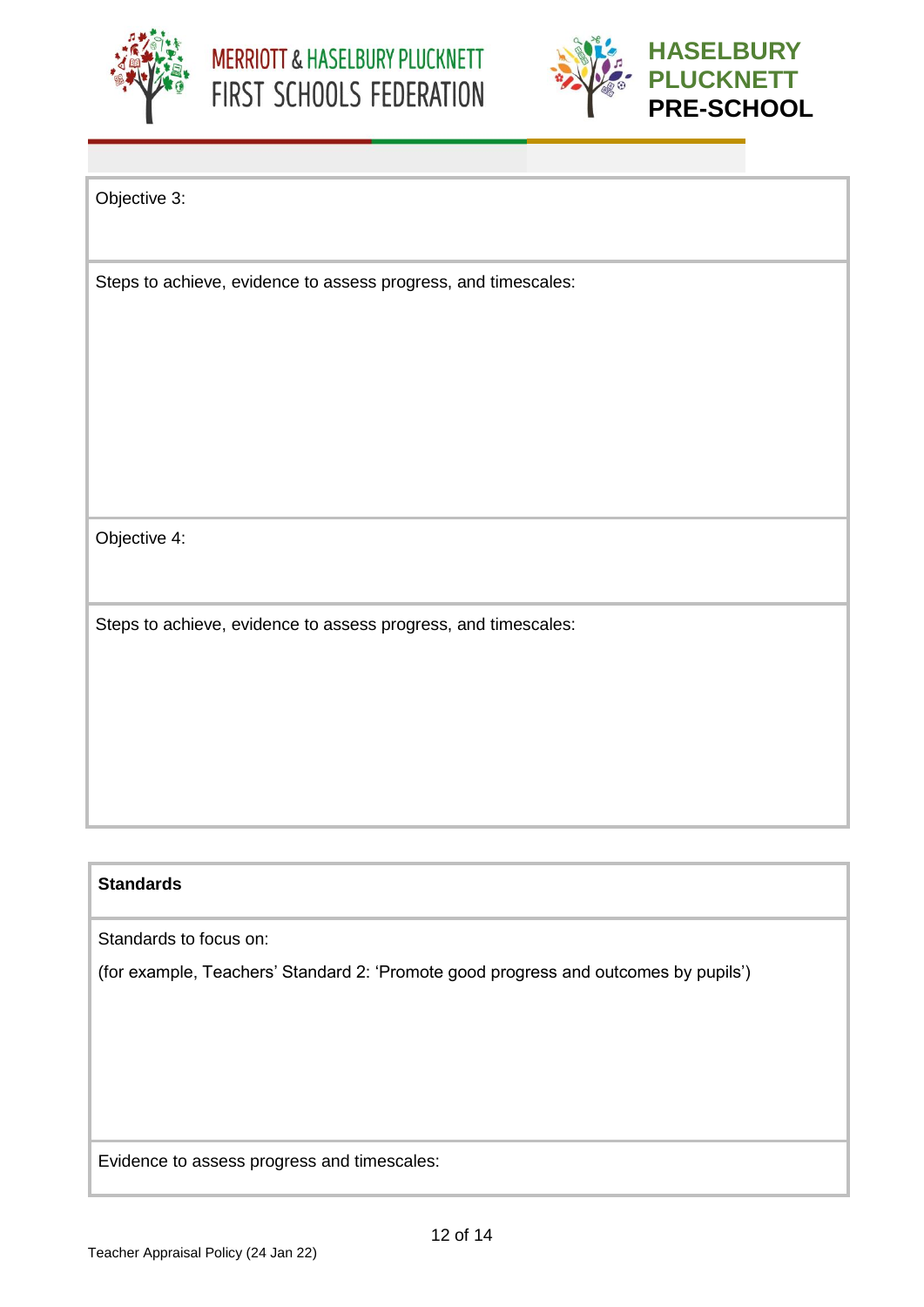



| <b>Training and development</b> |
|---------------------------------|
|                                 |
|                                 |
| Focus:                          |
|                                 |
|                                 |
|                                 |
|                                 |
| Action:                         |
|                                 |
|                                 |
|                                 |
|                                 |
|                                 |
|                                 |
|                                 |
|                                 |
|                                 |
| Support:                        |
|                                 |
|                                 |
|                                 |
|                                 |
|                                 |
|                                 |
|                                 |
| Timescales:                     |
|                                 |
|                                 |
|                                 |
|                                 |
|                                 |
|                                 |
|                                 |
|                                 |
|                                 |
|                                 |

# **Comments**

Reviewer: